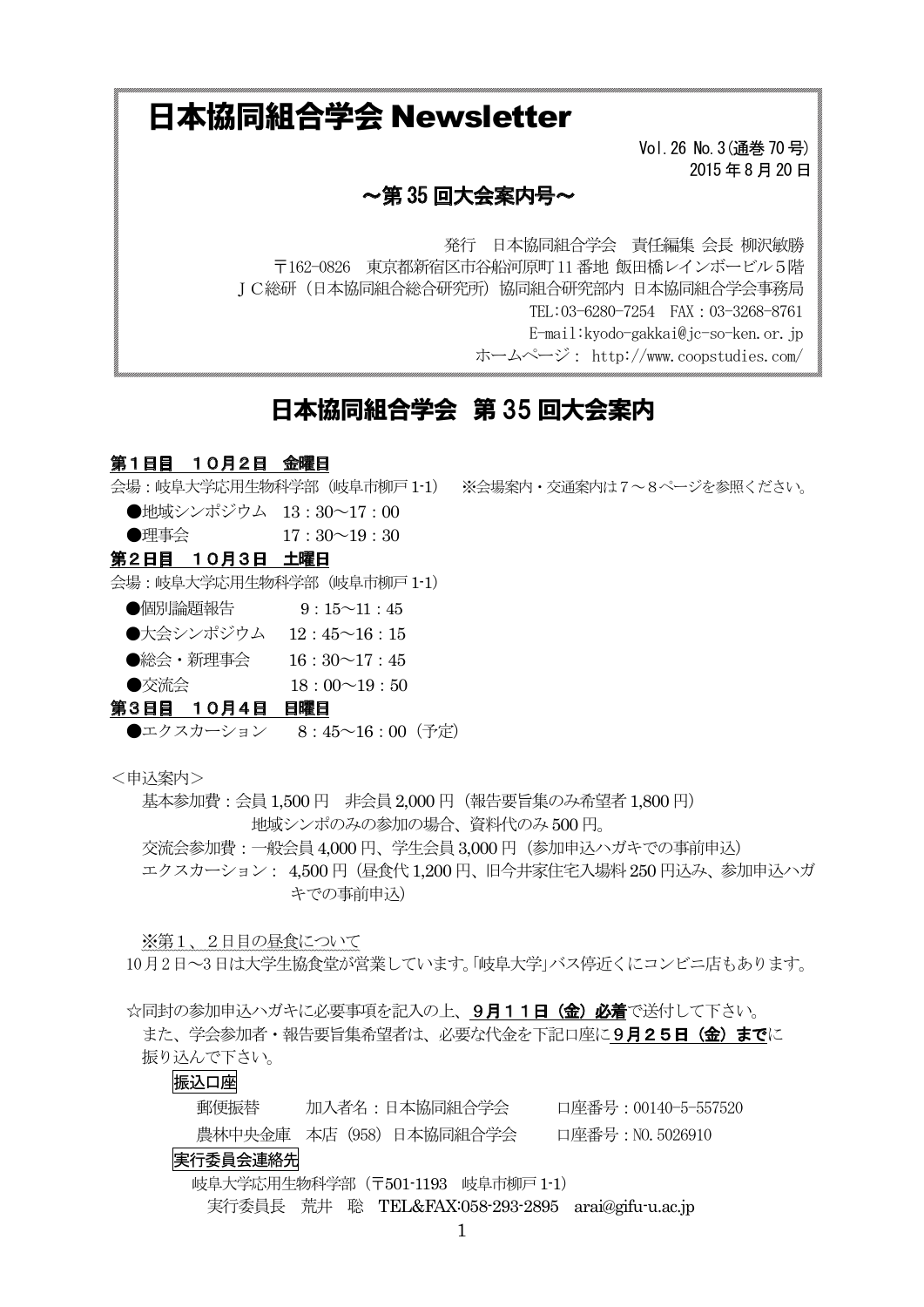<学会事務局からのお願い>

○当日は受付での混雑が予想されますので、事前申込と事前支払へのご協力をお願い致します。 ○会場へは受付を済ませてからお入りください。(第2日目からご参加の場合も同様です) ○会期中は、受付でお渡しするネームプレートの着用をお願い致します。

※近年、受付を済ませないまま、必要な参加費を支払わずにシンポジウムや交流会等に参加する 方が見られるようですので、上記のとおり注意喚起をさせて頂きました。

### 10 月2日 (金) 地域シンポジウム

日 時: 10月2日(金) 13:30~17:00

会 場: 岐阜大学応用生物科学部101室(応用生物科学部棟1階)

テーマ: 地域の暮らしと協同組合の役割 一岐阜県下の実践を中心に一

解 頴:

グローバリゼーションの進行とともに地域産業の空洞化、過疎化が顕在化して久しい。昨今の「構 造改革」政策により、それはさらに加速され、地域における生活基盤がゆらいできている。特に中山 間地域において問題化してきている。

他方で、地域の生活に目を転じれば、こうした状況に対応・対抗し、これまでの支え合いを基礎と して、新しい協同の取り組みが始まっている。生産者と消費者との交流、地域資源を有効利活用した 商品開発、買い物支援など、生活や経営の自立を支える新たな仕組みが創造されてきている。

そこで、本シンポではこうした地域内発的な協同の取り組みにより、暮らしと経営がどう支えられ ているか、岐阜県下の実践例を中心として考えていく。もって、今日における地域の暮らしと地域産 業の振興に果たす協同組合の役割、協同組合間提携の課題についても考える。また、この視点から、 政府の成長戦略、規制緩和策等が、地域の実態にあった提起なのかどうかについても検証する。

コーディネーター: 荒井 聡 (岐阜大学)

- 第1報告 「美濃酪連の地域における協同組合の役割」 丸山伸二 (美濃酪農農業協同組合連合会 参事)
- 第2報告 「岐阜県森連が進める森林・林業の情報化への取り組み」 廣田智行 (岐阜県森林組合連合会 森林整備課長)
- 第3報告 「地域に広める協同組合と広報の役割」 澤田俊勝 (ぎふ農業協同組合 組織部長)
- 第4報告 「JAめぐみのと協同した買い物支援の取り組み」 塚田 淳 (生活協同組合コープぎふ 多治見支所長)
- コメンテーター: 有本信昭 (岐阜大学名誉教授) 志波早苗 (パルシステム生活協同組合連合会、本学会副会長)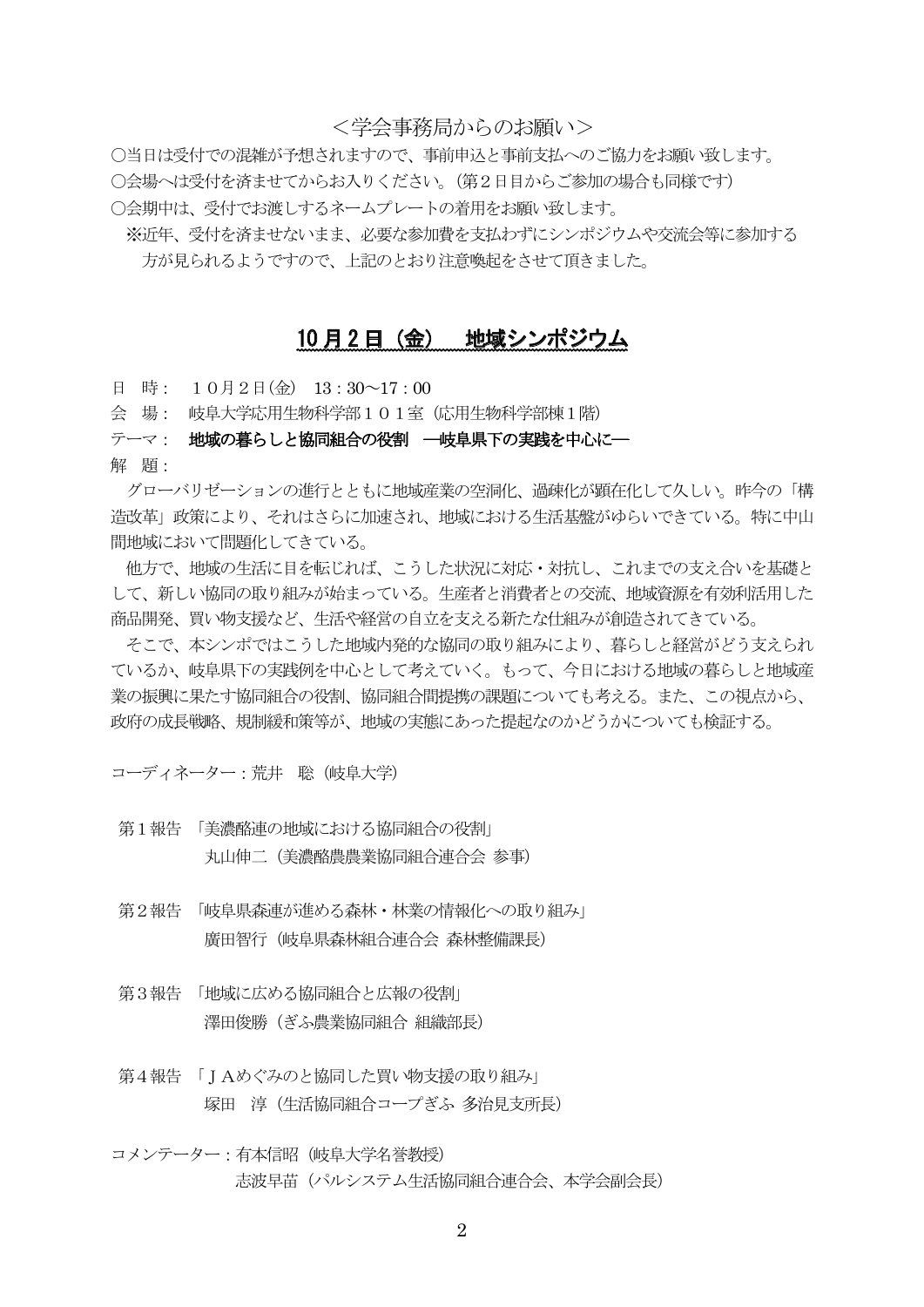### 10 月3日 (土) 午前 個別論題報告・テーマセッション

日 時: 10月3日 (土) 9:15~11:45

会 場: 岐阜大学応用生物科学部 (応用生物科学部棟 3階 31~34 教室、2階 21 教室)

2015年度日本協同組合学会第35回大会個別論題報告・テーマセッション一覧

| 会場                                                                                                       | 座長                                                                    | 報告順  | 報告者                                                                                                                                       | 報告タイトル                                                                            |
|----------------------------------------------------------------------------------------------------------|-----------------------------------------------------------------------|------|-------------------------------------------------------------------------------------------------------------------------------------------|-----------------------------------------------------------------------------------|
| 3<br>第 階<br>3<br>$\mathbf{1}$<br>会<br>$\mathbf{1}$<br>場<br>教<br>室                                        | 小松泰信<br>(岡山大学)                                                        | 第1報告 | 瀬津孝(農業開発研修センター)                                                                                                                           | JAのガバナンス問題の構造と制度問題の検討                                                             |
|                                                                                                          |                                                                       | 第2報告 | 小池恒男(農業開発研修センター)                                                                                                                          | 地域社会で果たすべき協同組合の役割についての考察                                                          |
|                                                                                                          | 成田拓未<br>(東京農工大)                                                       | 第3報告 | 伊藤亮司(新潟大学)・中村勝則(秋<br>田県立大学)·千葉あや(JC総研)                                                                                                    | 産地間競争の現局面と全農系統コメ共販の課題<br>-東日本の主要産地を中心に(第2報)-                                      |
|                                                                                                          |                                                                       | 第4報告 | 及川洋平(岡山大学大学院)·小松泰<br>信(岡山大学)·大仲克俊(岡山大学)                                                                                                   | JA青年組織への期待と課題<br>ーポリシーブックへの取り組みに基づいてー                                             |
|                                                                                                          |                                                                       | 第5報告 | 小松泰信(岡山大学)・宮永均(秦野<br>市農業協同組合)                                                                                                             | 農産物直売所の環境対策に対する出荷者・利用者の意<br>ー "はだのじばさんず、の事例に基づいてー<br>識                            |
| ⌒<br>$\boldsymbol{3}$<br>第 階<br>3<br>$\overline{2}$<br>会<br>2<br>場<br>教<br>室                             | 板橋 衛<br>(愛媛大学)                                                        | 第1報告 | 李侖美(秋田県立大学)                                                                                                                               | 水田・畑・樹園地にまたがる大規模農業経営が直面する<br>課題<br>- 季節雇用労働力確保の困難をめぐって-                           |
|                                                                                                          |                                                                       | 第2報告 | 軍司聖詞(早稲田大学)                                                                                                                               | 農業分野における外国人技能実習制度の活用とJAの役<br>ー熊本県八代市・宇城市の事例-<br>割                                 |
|                                                                                                          |                                                                       | 第3報告 | 高橋 祥世(北海道大学農学院)                                                                                                                           | 福岡県N農協における生活活動と農協女性部の役割                                                           |
|                                                                                                          | 北川太一<br>(福井県立大)                                                       | 第4報告 | 村上真理(広島大学)                                                                                                                                | JAの組合員制度における価値共創                                                                  |
|                                                                                                          |                                                                       | 第5報告 | 渡辺克司(鹿児島国際大学)                                                                                                                             | 生協コープかごしまの商品政策と産直事業の現状と課題                                                         |
| 3<br>第 階<br>$\,3$<br>3<br>会場<br>3<br>教<br>室                                                              | 走井洋一<br>(東京家政大)                                                       | 第1報告 | 田中夏子·石毛鍈子(市民福祉サポー<br>トセンター)·上林得郎(神奈川県地方<br>自治研究センター)·小林幸治(市民<br>がつくる政策調査会)·岡田百合子(N<br>PO法人ワーカーズ・コレクティブ協<br>会)・白井和宏・橋本牧(ともに市民セ<br>クター政策機構) | 社会的排除との闘いにむけた地域社会の新たな循環形<br>成とディーセントな働き方創造のために ~ワーカーズ・コ<br>レクティブの協治構造に関する調査に依拠して~ |
|                                                                                                          |                                                                       | 第2報告 | 大高研道(聖学院大学)                                                                                                                               | 社会的企業と「中間的就労」(1)                                                                  |
|                                                                                                          | 鈴木 岳<br>(生協総研)                                                        | 第3報告 | 青木美紗(奈良女子大学)                                                                                                                              | 生協の取引先を中心とした食料生産・加工団体による<br>ネットワーク形成とその可能性                                        |
|                                                                                                          |                                                                       | 第4報告 | 三浦一浩(地域生活研究所)                                                                                                                             | 生活全般の協同を試みた「総合生協」の可能性–東京の<br>生協運動史から–                                             |
|                                                                                                          |                                                                       |      | 第5報告 伊丹謙太郎 (千葉大学)                                                                                                                         | 大学における協同組合教育と地域協働カリキュラムの構<br>-千葉大学における取組を中心に-<br>築                                |
| 3<br>第 階<br>$\sqrt{3}$<br>4<br>会 4<br>場教<br>室                                                            | 関<br>英昭                                                               | 第1報告 | 堀井真理生(福井県中小企業団体中<br>央会)                                                                                                                   | 労働者協同組合法制化議論における企業組合への曲解<br>について                                                  |
|                                                                                                          |                                                                       | 第2報告 | 丸山茂樹(参加型システム研究所)                                                                                                                          | グローバル社会的経済フォーラム(GSEF)の創立と展開                                                       |
|                                                                                                          | 相良孝雄<br>(協同総研)                                                        |      | 第3報告 久保隆光(明治大学)                                                                                                                           | オランダにおけるワーク・ライフ・バランス政策の概念整理                                                       |
|                                                                                                          |                                                                       | 第4報告 | 津田直則(桃山学院大学)                                                                                                                              | 伊・イモラの協同組合コミュニティ・社会的経済                                                            |
|                                                                                                          | 丸山茂樹                                                                  | 第5報告 | 李香淑(iCOOP協同組合研究所)                                                                                                                         | 韓国における親環境農業人の実態と意識<br>ーiCOOP生産者会の会員を中心に-                                          |
| $\overline{\phantom{1}}$<br>$\,2$<br>階<br>第<br>$\overline{2}$<br>$\bf 5$<br>会場<br>$\mathbf{1}$<br>教<br>室 | テーマ<br>セッション<br>『言説空間に<br>おける日本の<br>労働統合型<br>社会的企業』<br>藤井敦史<br>(立教大学) | 第1報告 | 藤井敦史(立教大学)·朴貞仁(立教大<br>学大学院)                                                                                                               | 日本における障害者の就労と労働統合型社会的企業                                                           |
|                                                                                                          |                                                                       | 第2報告 | 原田晃樹(立教大学)                                                                                                                                | コミュニティ・ビジネス領域における労働統合型社会的企<br>業                                                   |
|                                                                                                          |                                                                       | 第3報告 | 熊倉ゆりえ(明治大学大学院)・菰田レ<br>エ也(一橋大学大学院)                                                                                                         | 日本の労働者協同組合運動とWISE                                                                 |
|                                                                                                          |                                                                       | 第4報告 | 今井玲(立教大学)                                                                                                                                 | 若者就労支援と社会的企業                                                                      |
|                                                                                                          |                                                                       | 第5報告 | 菰田レエ也 (一橋大学大学院)                                                                                                                           | 「生活困窮者」の就労支援と労働統合型社会的企業                                                           |

○報告時間:報告20分、質疑10分

○第1報告:9:15~9:45 第2報告:9:45~10:15 第3報告:10:15~10:45 第4報告:10:45~11:15 第5報告:11:15~11:45 ○今大会では、個別論題報告等の要旨は大会要旨集には掲載せず、事前に学会HP上でアップしますのでご確認下さい。 ○休憩室は、終日1階第11教室となります。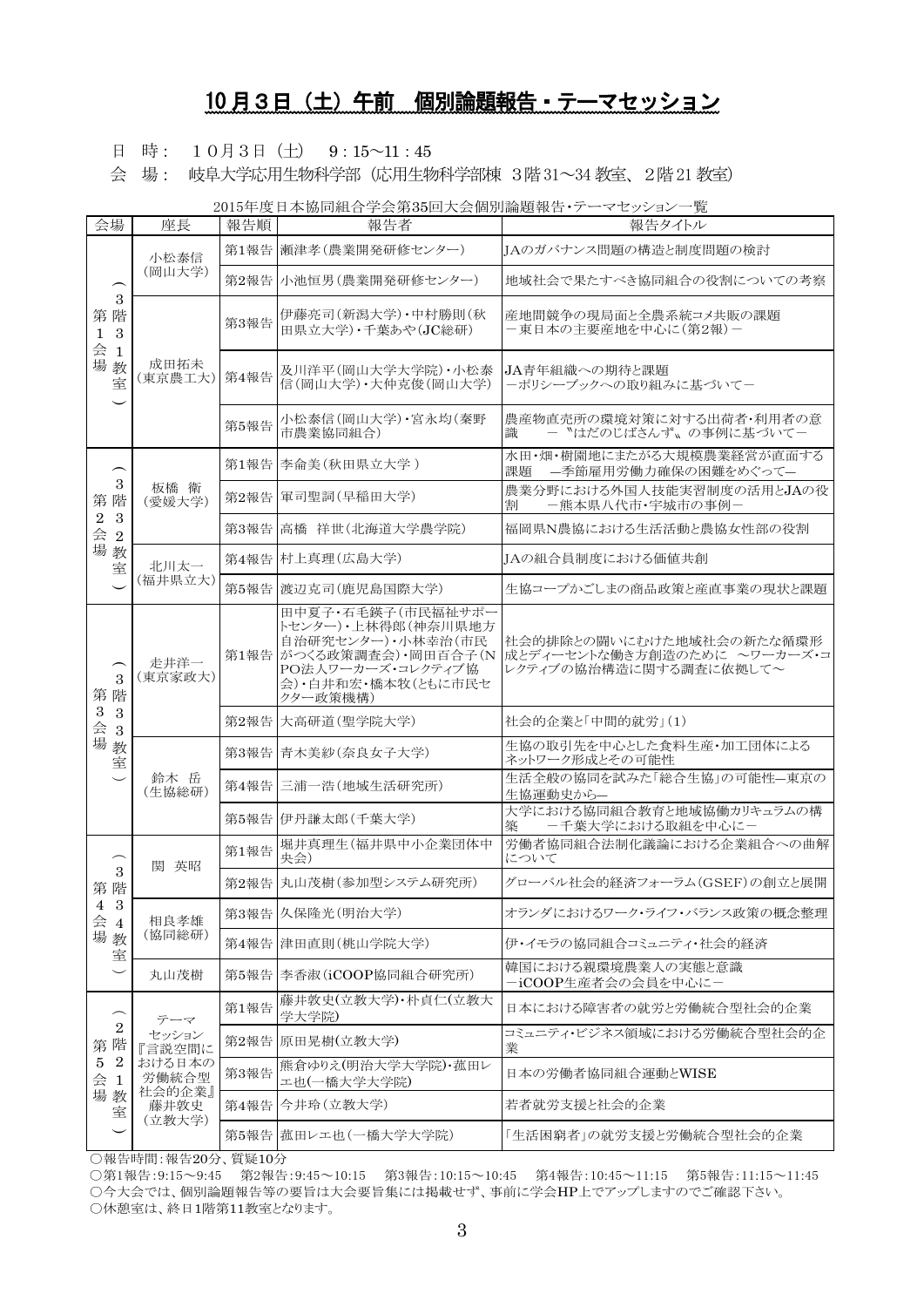### 10月3日 (土) 午後 大会シンポジウム

日 時: 10月3日 (十)  $12:45~16:15$ 

会 場: 岐阜大学応用生物科学部101室 (応用生物科学部棟1階)

テーマ : 未来社会にむけた協同組合の選択 : サスティナブルな「協同のプラットフォーム」づくり

#### 座長解題: 北島健一 (立教大学)

世界を見渡すとこの20年ほどのあいだに、長期的失業者や公的扶助受給者の増加などの社会問題を背景に「社 会的企業」(とくに就労支援分野の社会的企業)を法制化する国が増えている. また協同組合や共済, コミュニテ ィベースの組織などを広く包含した「社会的経済」ないし「社会的・連帯経済」を法的に認知する国や地域も増 えつつある. また、国連、ILO, UNRISD や欧州議会, 欧州委員会などの国際機関も社会的連帯経済や社会的企 業に注目を寄せ、その強化に向かって取組を強めている.

このような背景には、市場経済の一層の深化、グローバル化の下で、経済的に発展した国、途上国を問わず、 貧困や格差の拡大,不安定な就労形態の増加,環境・文化の荒廃(日本でもたとえば耕作放棄地やシャッター街 の増加、地域文化の衰退)、労働の場や地域でのコミュニティの劣化 (社会関係、人間関係の希薄化) などが深刻 になってきており、それらへの抵抗・反動として、世界中至る所で、社会的・連帯経済のイニシアチブが強まっ ていることがある、とくに、そのなかで「新しい世代」の協同の取組が広がりつつある(労働の協同組合、福祉 の協同組合、環境やまちづくり分野のNPO. 社会的企業など).

また、その一方で、経済の低米や財政難のために、政府や国際機関の側で、人口の高齢化の問題も含めて、そ れらの噴出する社会問題や環境問題に対応することが難しくなっていることも、社会的・連帯経済への世界的な 注目の背景にある.

各国また地域で進められつつある社会的・連帯経済の法的な認知は、既存の伝統的な形の協同組合(消費の協 同組合. 農業者の協同組合など)をカバーするだけでなく、新しい世代の協同のイニシアチブも含めて法制化し ており (韓国はその典型的な事例)、伝統的な協同組合陣営からみれば、協同のウィングが拡がる方向に向かって いることを示している。またその法的認知は、単に特定の政策目的(就労支援や福祉サービスの供給)への貢献 ではなく、協同の組織、その活動自体が生み出す固有の価値を認めてのものであると考えて良い、それは、20世 紀, とくにその後半に築き上げてきたわれわれの経済・社会のシステム、国家と市場の二元的な世界が全体的に 行き詰まってきており、ソーシャル・イノベーションが求められていることを示唆している.

また、社会的・連帯経済が法的に認知される背景には、新しい協同のイニシアチブが提起する価値を共有し、 既存のものに代わる新しい公的な価値を創出し、それを正当化していくネットワーク組織、協議組織が、全国レ ベルや地域レベルで形成されていることも見逃せない.

わが国も欧米諸国と類似の社会的な課題(貧困・格差、不安定就労、高齢化、地域の荒廃、コミュニティの劣 化など)を抱え、その一方、新しい協同のイニシアチブも生まれている(労協やワーコレの活動領域の拡大、農 村女性起業、集落ぐるみの営農組織、若者支援や就労支援の事業組織など)、また、協同労働の法制化の運動を通 して、協同組合同士の繋がり、また一定のウィングの拡がり (共同連) も見られたし、IYC 実行委員会、そこで の憲章づくり通して協同組合同士のいっそう広い横の繋がりもできはじめている.

ところが、そのような協議体の持続性は心許ない、また、社会的・連帯経済の公的な認知はもちろんのこと、 この間、粘り強く進められてきた協同労働の協同組合の法制化でさえ依然として実現していない、また、公的扶 助受給者のアクティベーションに踏み込みつつも社会的企業の明確な位置付けさえしていない.政府はむしろ協 同組合を後ろ向きにしかみておらず、従来型の社会経済システムの枠内での経済成長頼みの思考に囚われている. このような政府の後ろ向きの対応、協同組合の協議体の形成の未発達の原因の一端は、日本の協同組合法制が業 怠法として制定され、行政サイドで政策目的を達成する道具として位置付けられていることにある.協同組合サ イドも, それを自らの正当化の拠り所としてきたのではないだろうか.

20世紀型の経済社会システムが行き詰まりを見せている今こそ、協同組合、さらに広く社会的・連帯経済の固 有の経済的、社会的な価値を改めて問い直し、それと並行して、新しい公的な価値を創造していくべく、社会的・ 連帯経済の持続性のあるプラットフォームの構築に向けて議論を深めるべきではないのだろうか.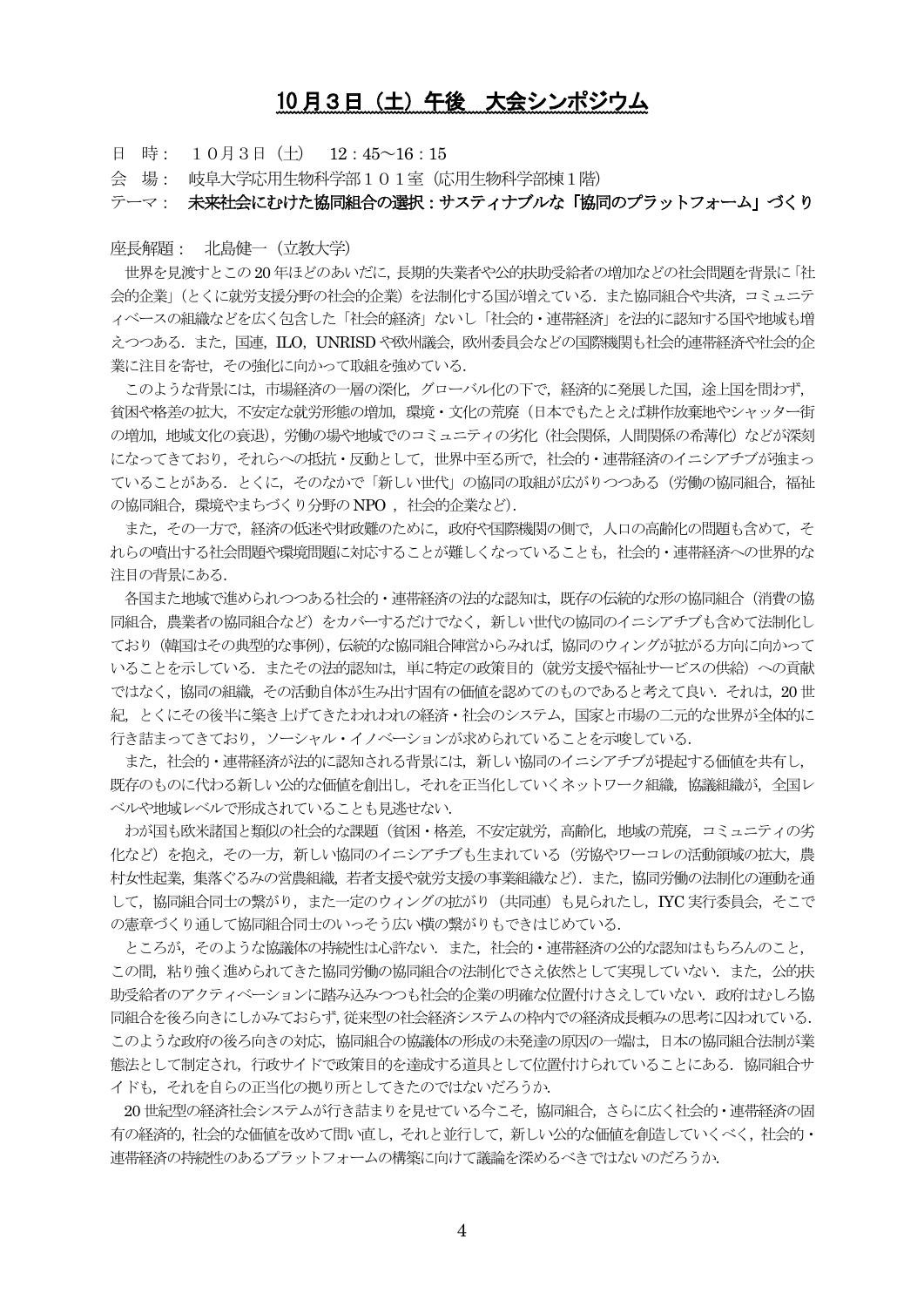座長解題 北島健一 (立教大学)

- 第1報告 「韓国における協同組合運動の新展開:協同組合基本法によって拓かれる新しい協同」 金 亨美(財団法人iCOOP 協同組合研究所)
- 第2報告 「多様な市民アソシエーションと新しい協同」 馬頭忠治 (鹿児島国際大学)
- 第3報告 「社会的·連帯経済の担い手としての協同組合」 富沢賢治(聖学院大学)
- 第4報告 「「生活の協同」と生活協同組合の役割・制約・可能性:愛知における実践をふまえて」 向井 忍 (NPO 法人地域と協同の研究センター)

### 会員総会

上記大会シンポジウム終了後に、以下のとおり会員総会を開催します。多くの会員の皆様のご出席 を期待します。

- 日 時: 10月3日 (十) 16:30~17:45 (理事改選後の新理事会含む)
- 会 場: 岐阜大学応用生物科学部101室(応用生物科学部棟1階)
- 主な議題: ①2014年度事業報告および 2015年度事業計画
	- ②2014年度決算報告および 2015年度予算

3第18 期役員選出の件 ※

4その他

※理事への立候補を希望する会員は、各ブロックの理事選出委員にその旨意思表示できます。会員名 簿にある各ブロックの理事選出委員については、学会事務局にお問い合わせください。

### 交流会

- 日 時: 10月3日 (十)  $18:00~19:50$
- 会 場: 岐阜大学生協第2食堂 (8ページ参照)
- 参加費: 一般会員 4,000円、学生会員 3,000円です。 準備の都合上、参加申込ハガキで事前に申し込んで下さい。なお、交流会参加費振込後は 返金いたしません。

### 2015 年度日本協同組合学会 第1回理事会開催案内

大会1日目の10月2日 (金) に、2015年度第1回理事会が下記の要領で開催されます。 理事の皆さまは、ご出席くださいますよう、ご案内いたします。詳細は別便でお送りします。

日 時: 10月2日 (金) 17:30~19:30

会 場: 岐阜大学応用生物科学部 1-A 会議室 (応用生物科学部 A棟2階)

主な議題: ①2014年度事業報告および 2015年度事業計画

②2014年度決算報告および 2015年度予算

(3)その他

※標記理事会に関するお問い合わせは、下記の学会事務局までお願いいたします。

Ⅰ C総研(日本協同組合総合研究所)協同組合研究部内 → 学会事務局 → 小川直人・千葉あや TEL:03-6280-7254 FAX: 03-3268-8761 E-mail:kyodo-gakkai@jc-so-ken.or.jp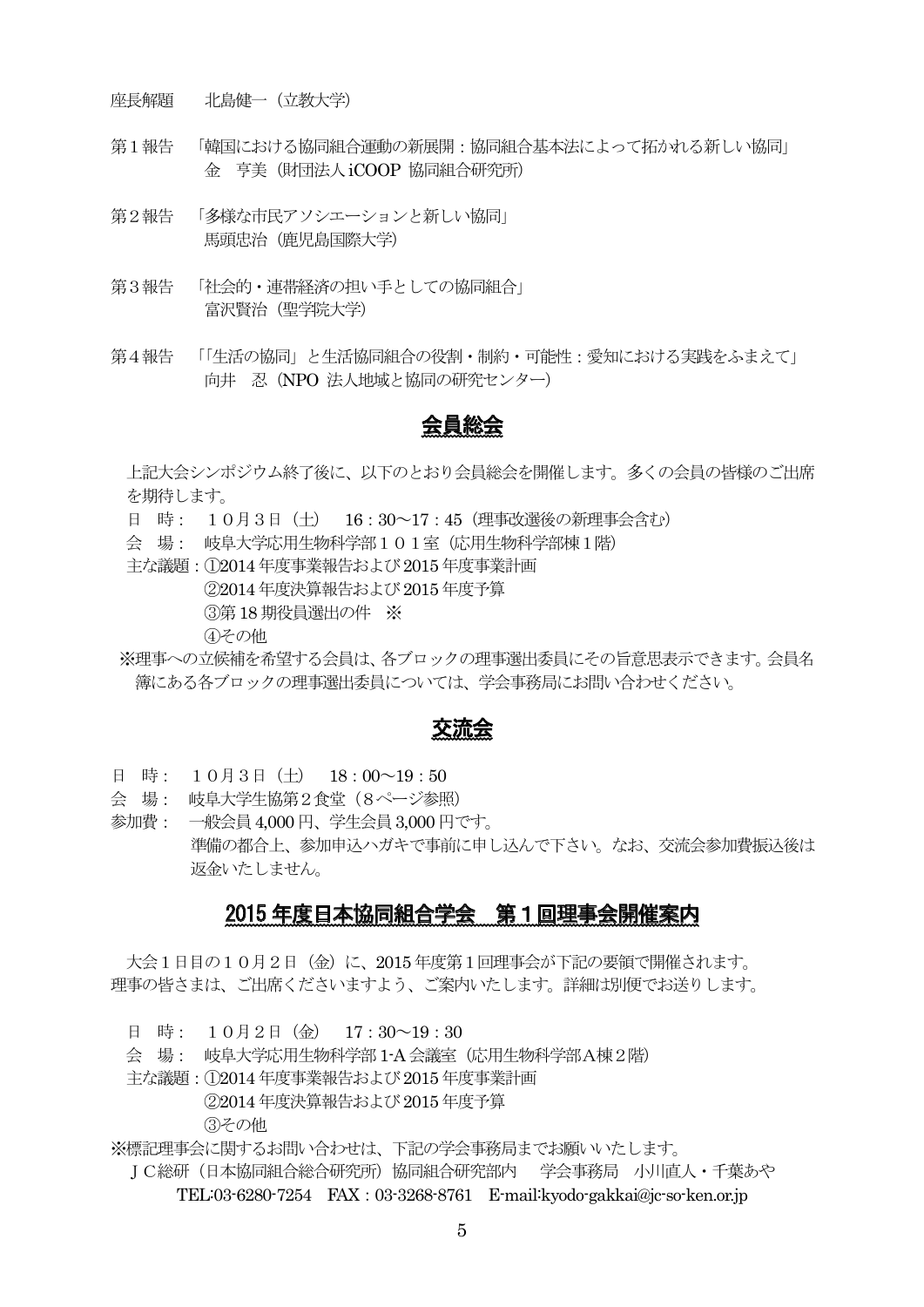### 10 月4日 (日) エクスカーション

[企画趣旨]

1日目の地域シンポの内容とも関連させながら、長良川中流域における協同組合の現場を視察し、 豊かな自然に恵まれた岐阜県の山、川、平野とそこで営まれるくらし、文化を感じ取っていただけた らと思います。世界農業遺産候補地となっている長良川流域の食・農・文化・暮らし、そこで展開さ れる協同組合の活動を見て歩きます。(コースが変更になる場合があります)

•岐阜ワシントンホテルプラザ 8:45集合

※各務原 I Cから東海北陸自動車道経由

・美濃酪農農業協同組合連合会工場(美濃市生節 472) - 9:40·10:40(説明・見学)

・和紙とうだつの上がる美濃の古い町並み視察 11:00-12:10(説明・見学) 旧今井家住字 (市指定文化財) · 美濃和紙 (ユネスコ無形文化潰産) 問屋 小坂酒诰・小坂家住宅(国重要文化財)・地元農家と連携した酒米作り

・地元の長良杉が使われているJA直売所「道の駅 美濃にわか茶屋」(説明・昼食) 12:30-14:00

- ・生活協同組合コープぎふ芥見店 ねっちゃん りゅう 14:30-15:00 (説明・見学) ※コープぎふの担当が同乗して移動中に車内説明
- ・岐阜公園・鵜飼乗船場付近 - - - - - - - - 15:30 頃

(長良川鵜飼い参加者、岐阜城見学希望者等途中下車)

• 名鉄岐阜駅 15:45 頃、JR岐阜駅 15:50 頃

参加費 4.500円 (昼食代1.200円、今井家住宅入場料 250 円含む)

※<開催校企画>「長良川鵜飼い(2015年国無形文化財指定)ツアー」 申**込を締め切りました。** 申込済みの方のみに別途、直接に連絡をさしあげます。

#### <タイムスケジュール>

- 17:45 頃 鵜匠による鵜飼説明、鵜飼い船乗船 (貸切予定)、(船上で鵜飼い弁当)
- 19:45 頃 鵜飼い開始 20:30 下船

#### 宿泊について

各自手配して下さい。

なお、農協観光岐阜支店による岐阜ワシントンホテルプラザ (シングル・朝食付き8,580円) の予 約は、8月末まで延長して受付を行います。ニューズレターの前号 (通巻 69 号) の4~6ページを 参照のうえ、農協観光岐阜支店 (TEL:058-276-5020/FAX:058-276-5024) へ直接申し込んで下さい。

また、10月3日~4日は岐阜市中心部で「信長祭り」が開催され、多少の混雑が予想されます。 宿は早めの手配をお勧めします。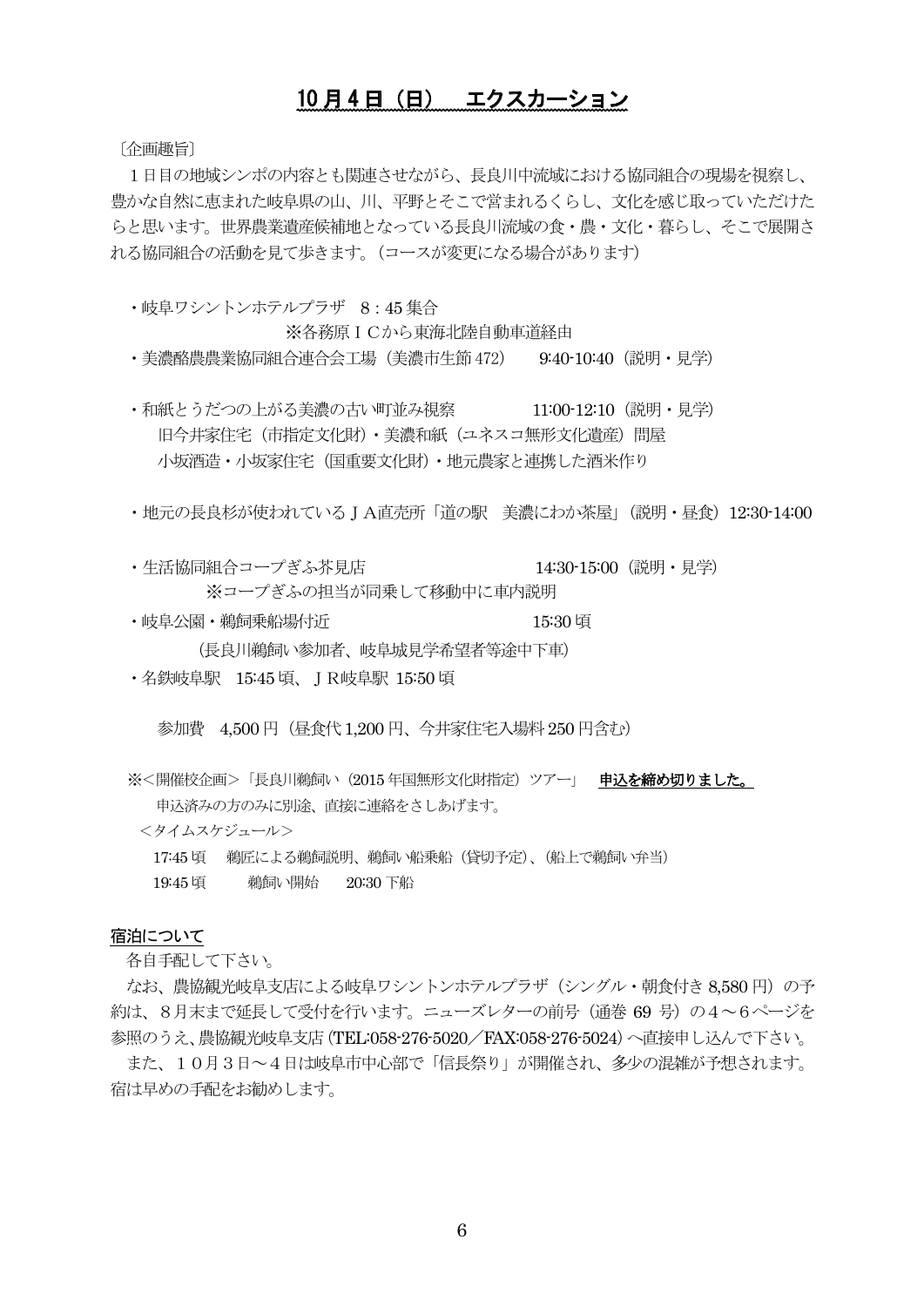#### 会場案内 (アクセス)

**岐阜大学応用生物科学部(住所:〒501-1193 岐阜市柳戸1-1**) http://www.abios.gifu-u.ac.jp/ http://www.gifu-u.ac.jp/access/



JR 及び名鉄岐阜駅前からの路線バスは以下の2系統が利用できます。 それぞれ「岐阜大学」 で下車して下さい (運賃はいずれも 320 円です)。所要時間はおおよその目安であり、交通事情 により異なる場合がありますので、余裕を持ってお越し下さい(清流ライナーおよび直行バスは 主要バス停以外には停車しません)。

両駅前のバス停位置は、次ページの案内図をご参照ください。

●岐阜大学・病院線(バス系統 C70):所要時間約 30 分(直行バスで約 25 分) JR 岐阜駅前 ~ 名鉄岐阜駅前 ~ (忠節橋経由) ~ 岐阜大学 ~ 岐阜大学病院 乗車バス停名: JR 岐阜駅 (北口) バスロータリー9番のりば 乗車バス停名: 名鉄岐阜駅5番のりば

●岐南町線 (バス系統 N45): 所要時間約35分

岐南町三宅 ~ JR 岐阜駅前 ~ 名鉄岐阜駅前 ~(長良橋経由)~ 長良北町 ~ **岐阜大学** ~ 岐阜大学病院 乗車バス停名: JR 岐阜駅 (北口) バスロータリー9番のりば

乗車バス停名:名鉄岐阜駅4番のりば

JR 岐阜駅及び名鉄岐阜駅からのタクシー利用の場合、料金の目安は約 3,000円です。